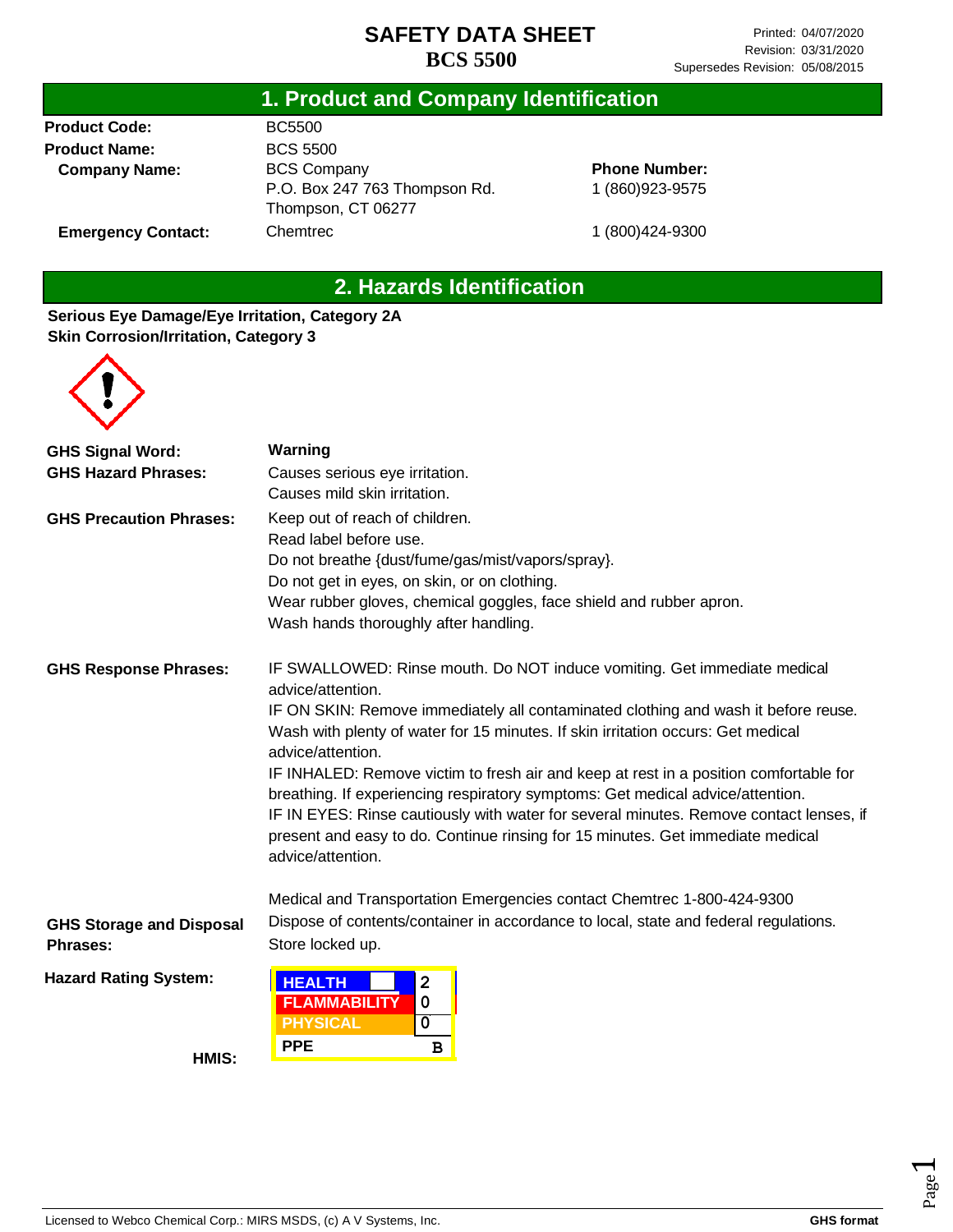#### **Potential Health Effects (Acute and Chronic):**

| 3. Composition/Information on Ingredients |                                      |                      |
|-------------------------------------------|--------------------------------------|----------------------|
| CAS#                                      | Hazardous Components (Chemical Name) | <b>Concentration</b> |
| 497-19-8                                  | Sodium carbonate                     | $< 5.0 \%$           |
| 10101-88-9                                | Trisodium thiophosphate              | $1.0 - 10.0 %$       |
| 7320-34-5                                 | Potassium pyrophosphate              | $1.0 - 10.0 %$       |

| <b>4. First Aid Measures</b>                         |                                               |                                                                                                                                                                                                                                                                                                                                                                                                                                                                                                                                                |
|------------------------------------------------------|-----------------------------------------------|------------------------------------------------------------------------------------------------------------------------------------------------------------------------------------------------------------------------------------------------------------------------------------------------------------------------------------------------------------------------------------------------------------------------------------------------------------------------------------------------------------------------------------------------|
| <b>Emergency and First Aid</b><br><b>Procedures:</b> | No data available.                            |                                                                                                                                                                                                                                                                                                                                                                                                                                                                                                                                                |
| In Case of Inhalation:                               |                                               | Remove victim to fresh air and keep at rest in a position comfortable for breathing. If<br>experiencing respiratory symptoms: Get immediate medical advice/attention.                                                                                                                                                                                                                                                                                                                                                                          |
| In Case of Skin Contact:                             |                                               | Wash any sensitive areas. If skin irritation occurs: Get medical advice/attention.                                                                                                                                                                                                                                                                                                                                                                                                                                                             |
| In Case of Eye Contact:                              | advice/attention.                             | Immediately flush eyes with large amounts of fresh, tepid water for at least 15 minutes.<br>Hold eyelids open to ensure complete irrigation of eye and lid tissues. Tilt head to the<br>side and irrigate the eye from the bridge of the nose to the outside of the face. Keep<br>run-off from entering the other eye, mouth or ear. Washing eye within the first few<br>seconds is essential to achieve maximum effectiveness. Remove contact lenses, if<br>present and easy to do. Continue rinsing. If eye irritation persists, get medical |
| In Case of Ingestion:                                | into the lungs. Get medical advice/attention. | Do not induce vomiting. Rinse mouth with fresh, Tepid water, than immediately drink 4-8<br>oz. or milk or water. Never give anything by mouth to an unconscious person. If<br>vomiting occurs, keep airways open. Keep head lower than hips to prevent aspiration                                                                                                                                                                                                                                                                              |
|                                                      |                                               | <b>5. Fire Fighting Measures</b>                                                                                                                                                                                                                                                                                                                                                                                                                                                                                                               |
| Flash Pt:                                            | No data.                                      |                                                                                                                                                                                                                                                                                                                                                                                                                                                                                                                                                |
| <b>Explosive Limits:</b>                             | LEL: No data.                                 | UEL: No data.                                                                                                                                                                                                                                                                                                                                                                                                                                                                                                                                  |

| <b>Explosive Limits:</b>                    | LEL: No data.                                                                                                                                   | UEL: No data. |  |
|---------------------------------------------|-------------------------------------------------------------------------------------------------------------------------------------------------|---------------|--|
| <b>Autoignition Pt:</b>                     | No data.                                                                                                                                        |               |  |
|                                             | Suitable Extinguishing Media: Dry chemical, CO2, sand, earth, water spray or regular foam.                                                      |               |  |
| <b>Fire Fighting Instructions:</b>          | As in any fire, wear a self-contained breathing apparatus in pressure-demand,<br>MSHA/NIOSH (approved or equivalent), and full protective gear. |               |  |
| <b>Flammable Properties and</b><br>Hazards: | No data available.                                                                                                                              |               |  |

**Protective Precautions, Protective Equipment and Emergency Procedures: Steps To Be Taken In Case Material Is Released Or Spilled:** Rubber or neoprene gloves, Safety glasses, Wear chemical protective clothing. Absorb spill with inert material (e.g. dry sand or earth), and dispose of in accordance with applicable regulations. **Precautions To Be Taken in**  For industrial or institutional use only. **Handling: Precautions To Be Taken in**  Keep from freezing. **6. Accidental Release Measures 7. Handling and Storage**

Licensed to Webco Chemical Corp.: MIRS MSDS, (c) A V Systems, Inc. **GHS** format **GHS** format

**Storing:**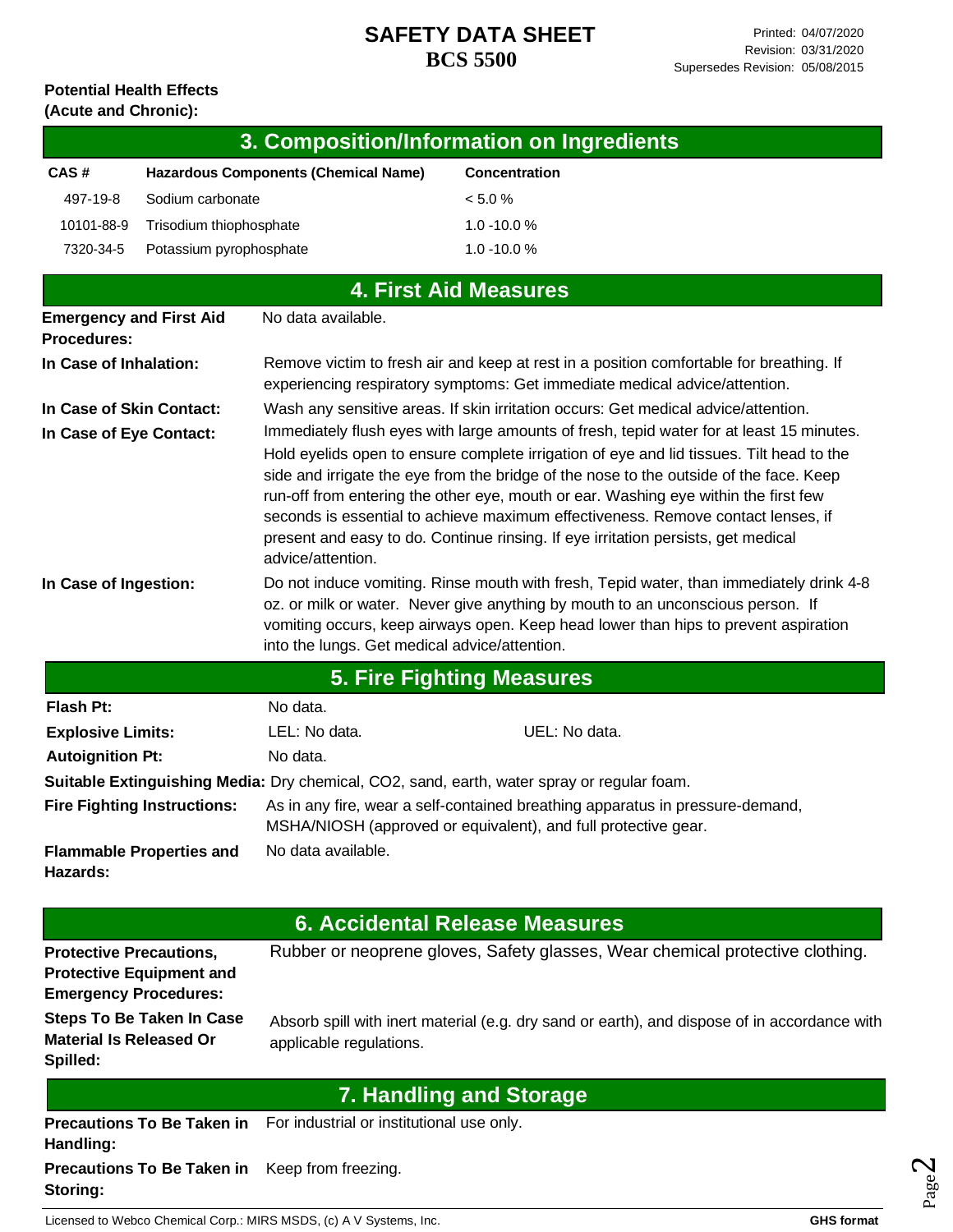|                                                      |                                                                                   |                                                   | 8. Exposure Controls/Personal Protection |                                                                                                                                                                              |                     |  |
|------------------------------------------------------|-----------------------------------------------------------------------------------|---------------------------------------------------|------------------------------------------|------------------------------------------------------------------------------------------------------------------------------------------------------------------------------|---------------------|--|
| CAS#                                                 | <b>Partial Chemical Name</b>                                                      |                                                   | <b>OSHA TWA</b>                          | <b>ACGIH TWA</b>                                                                                                                                                             | <b>Other Limits</b> |  |
| 497-19-8                                             | Sodium carbonate                                                                  |                                                   | No data.                                 | No data.                                                                                                                                                                     | No data.            |  |
| 10101-88-9                                           | Trisodium thiophosphate                                                           |                                                   | No data.                                 | No data.                                                                                                                                                                     | No data.            |  |
| 7320-34-5                                            | Potassium pyrophosphate                                                           |                                                   | No data.                                 | No data.                                                                                                                                                                     | No data.            |  |
| <b>Respiratory Equipment</b><br>(Specify Type):      |                                                                                   |                                                   |                                          | A respirator is not needed under normal and intended conditions of product use.                                                                                              |                     |  |
| <b>Eye Protection:</b>                               |                                                                                   | Safety glasses                                    |                                          |                                                                                                                                                                              |                     |  |
| <b>Protective Gloves:</b>                            |                                                                                   | Rubber or neoprene gloves                         |                                          |                                                                                                                                                                              |                     |  |
|                                                      | <b>Other Protective Clothing:</b>                                                 | Wear chemical protective clothing.                |                                          |                                                                                                                                                                              |                     |  |
| <b>Engineering Controls</b>                          |                                                                                   | No data available.                                |                                          |                                                                                                                                                                              |                     |  |
| (Ventilation etc.):                                  |                                                                                   |                                                   |                                          |                                                                                                                                                                              |                     |  |
|                                                      |                                                                                   |                                                   | 9. Physical and Chemical Properties      |                                                                                                                                                                              |                     |  |
| <b>Physical States:</b>                              |                                                                                   | [ ] Gas                                           | [X] Liquid<br>[ ] Solid                  |                                                                                                                                                                              |                     |  |
| <b>Appearance and Odor:</b>                          |                                                                                   | Appearance: Liquid.<br>Odor: No apparent odor.    |                                          |                                                                                                                                                                              |                     |  |
| <b>Melting Point:</b>                                |                                                                                   | No data.                                          |                                          |                                                                                                                                                                              |                     |  |
| <b>Boiling Point:</b>                                |                                                                                   | No data.                                          |                                          |                                                                                                                                                                              |                     |  |
| <b>Autoignition Pt:</b>                              |                                                                                   | No data.                                          |                                          |                                                                                                                                                                              |                     |  |
| <b>Flash Pt:</b><br>No data.                         |                                                                                   |                                                   |                                          |                                                                                                                                                                              |                     |  |
| <b>Explosive Limits:</b>                             |                                                                                   | LEL: No data.                                     |                                          | UEL: No data.                                                                                                                                                                |                     |  |
|                                                      | Specific Gravity (Water = 1): No data.                                            |                                                   |                                          |                                                                                                                                                                              |                     |  |
| mm Hg):                                              | Vapor Pressure (vs. Air or                                                        | No data.                                          |                                          |                                                                                                                                                                              |                     |  |
|                                                      | Vapor Density (vs. $Air = 1$ ):                                                   | No data.                                          |                                          |                                                                                                                                                                              |                     |  |
| <b>Evaporation Rate:</b>                             |                                                                                   | No data.                                          |                                          |                                                                                                                                                                              |                     |  |
| <b>Solubility in Water:</b>                          |                                                                                   | 100                                               |                                          |                                                                                                                                                                              |                     |  |
| <b>Percent Volatile:</b><br>No data.                 |                                                                                   |                                                   |                                          |                                                                                                                                                                              |                     |  |
|                                                      |                                                                                   |                                                   | <b>10. Stability and Reactivity</b>      |                                                                                                                                                                              |                     |  |
| Stability:                                           |                                                                                   | Unstable [ ]                                      | Stable [X]                               |                                                                                                                                                                              |                     |  |
| <b>Conditions To Avoid -</b><br>Instability:         |                                                                                   | equipment.                                        |                                          | Avoid handling conditions which may allow for leaks and spills of this material. Do not<br>permit personnel to handle this product without proper training and/or protective |                     |  |
| <b>Avoid:</b>                                        |                                                                                   | Incompatibility - Materials To No data available. |                                          |                                                                                                                                                                              |                     |  |
| <b>Byproducts:</b>                                   |                                                                                   | Hazardous Decomposition Or No data available.     |                                          |                                                                                                                                                                              |                     |  |
| <b>Possibility of Hazardous</b><br><b>Reactions:</b> |                                                                                   | Will occur [ ]                                    | Will not occur [X]                       |                                                                                                                                                                              |                     |  |
|                                                      | No data available.<br><b>Conditions To Avoid -</b><br><b>Hazardous Reactions:</b> |                                                   |                                          |                                                                                                                                                                              |                     |  |

Page ო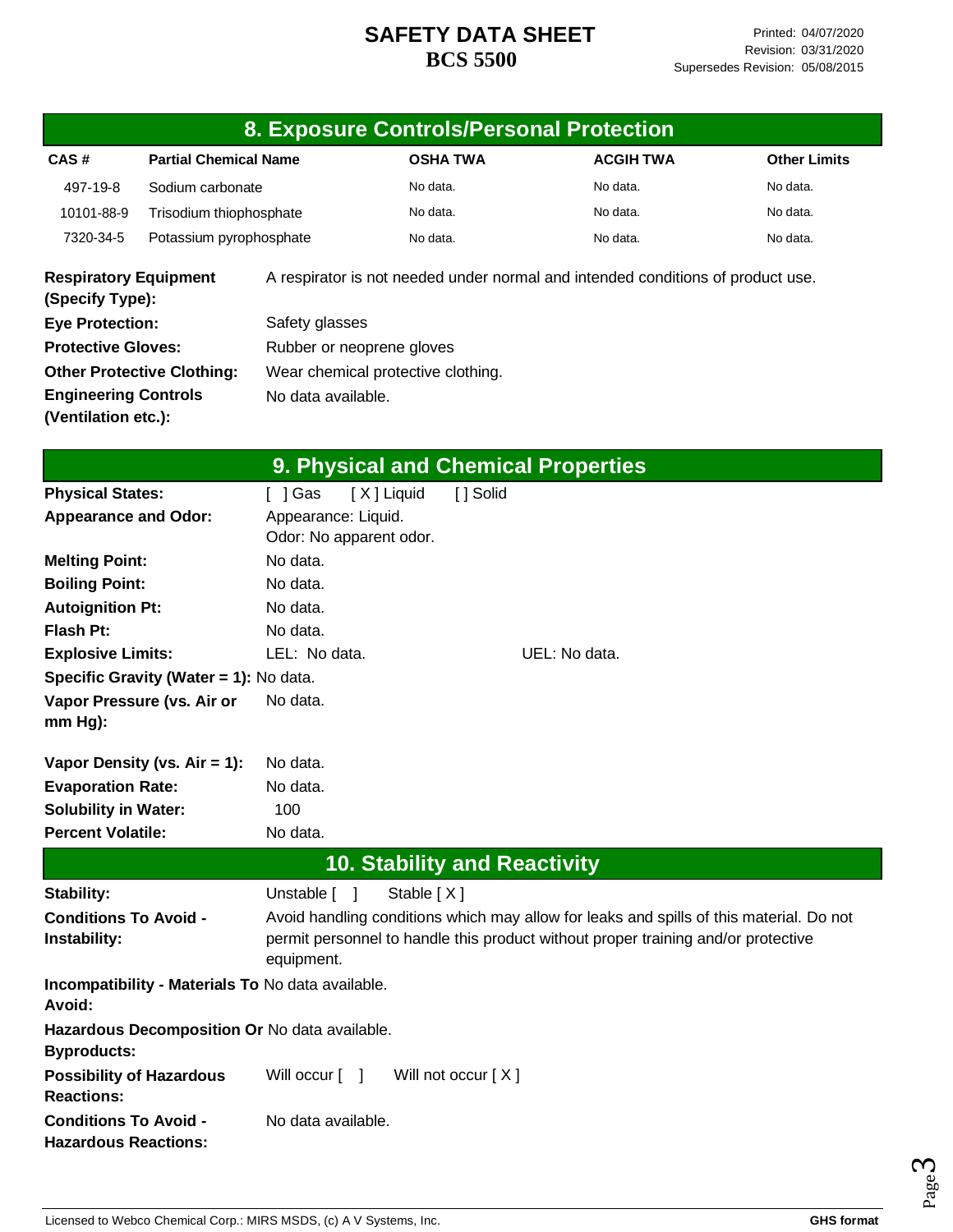| 11. Toxicological Information                                           |                                       |                                            |                           |
|-------------------------------------------------------------------------|---------------------------------------|--------------------------------------------|---------------------------|
| <b>Toxicological Information:</b>                                       | Inhalation, Eye contact, Skin contact |                                            |                           |
| <b>Irritation or Corrosion:</b>                                         | Eyes:                                 | May causes eye irritation.                 |                           |
|                                                                         | Skin:                                 | May cause skin irritation.                 |                           |
|                                                                         | Ingestion:                            | No known effects.                          |                           |
|                                                                         | Inhalation:                           | No known effects.                          |                           |
| <b>Symptoms related to</b>                                              | Eyes:                                 | Redness, pain, irritation.                 |                           |
| <b>Toxicological</b>                                                    | Skin:                                 | Redness, pain, irritation.                 |                           |
| <b>Characteristics:</b><br>No symptoms known or expected.<br>Ingestion: |                                       |                                            |                           |
|                                                                         |                                       | Inhalation: No symptoms known or expected. |                           |
| <b>Carcinogenicity:</b>                                                 | NTP? No                               | IARC Monographs? No                        | <b>OSHA Regulated? No</b> |

|                           | 12. Ecological Information      |
|---------------------------|---------------------------------|
| <b>General Ecological</b> | May be harmful to aquatic life. |
| Information:              |                                 |

### **13. Disposal Considerations**

**Waste Disposal Method:** Dispose of contents/container in accordance to local, state and federal regulations.

**14. Transport Information**

#### **LAND TRANSPORT (US DOT):**

**DOT Proper Shipping Name:**  Compound Cleaner, Not Regulated. **DOT Hazard Class: UN/NA Number:**

#### **AIR TRANSPORT (ICAO/IATA):**

**ICAO/IATA Shipping Name:** Not Regulated

| 15. Regulatory Information                                            |                                             |              |           |              |  |
|-----------------------------------------------------------------------|---------------------------------------------|--------------|-----------|--------------|--|
| EPA SARA (Superfund Amendments and Reauthorization Act of 1986) Lists |                                             |              |           |              |  |
| CAS#                                                                  | <b>Hazardous Components (Chemical Name)</b> | S. 302 (EHS) | S. 304 RQ | S. 313 (TRI) |  |
| 497-19-8                                                              | Sodium carbonate                            | No.          | No.       | No           |  |
| 10101-88-9                                                            | Trisodium thiophosphate                     | No.          | No.       | No           |  |
| 7320-34-5                                                             | Potassium pyrophosphate                     | No           | No.       | No           |  |

| <b>16. Other Information</b>                                                                                       |                                                                                         |  |
|--------------------------------------------------------------------------------------------------------------------|-----------------------------------------------------------------------------------------|--|
| <b>Revision Date:</b>                                                                                              | 03/31/2020                                                                              |  |
| Additional Information About Company's Disclaimer: While BCS Co., Inc. believes this statement set forth herein is |                                                                                         |  |
| <b>This Product:</b>                                                                                               | accurate as of the date hereof, BCS Co. Inc. makes no warranty with respect thereto and |  |
| expressly disclaims all liability for reliance thereon. Such data is offered solely for your                       |                                                                                         |  |
| consideration, investigation and verification.                                                                     |                                                                                         |  |